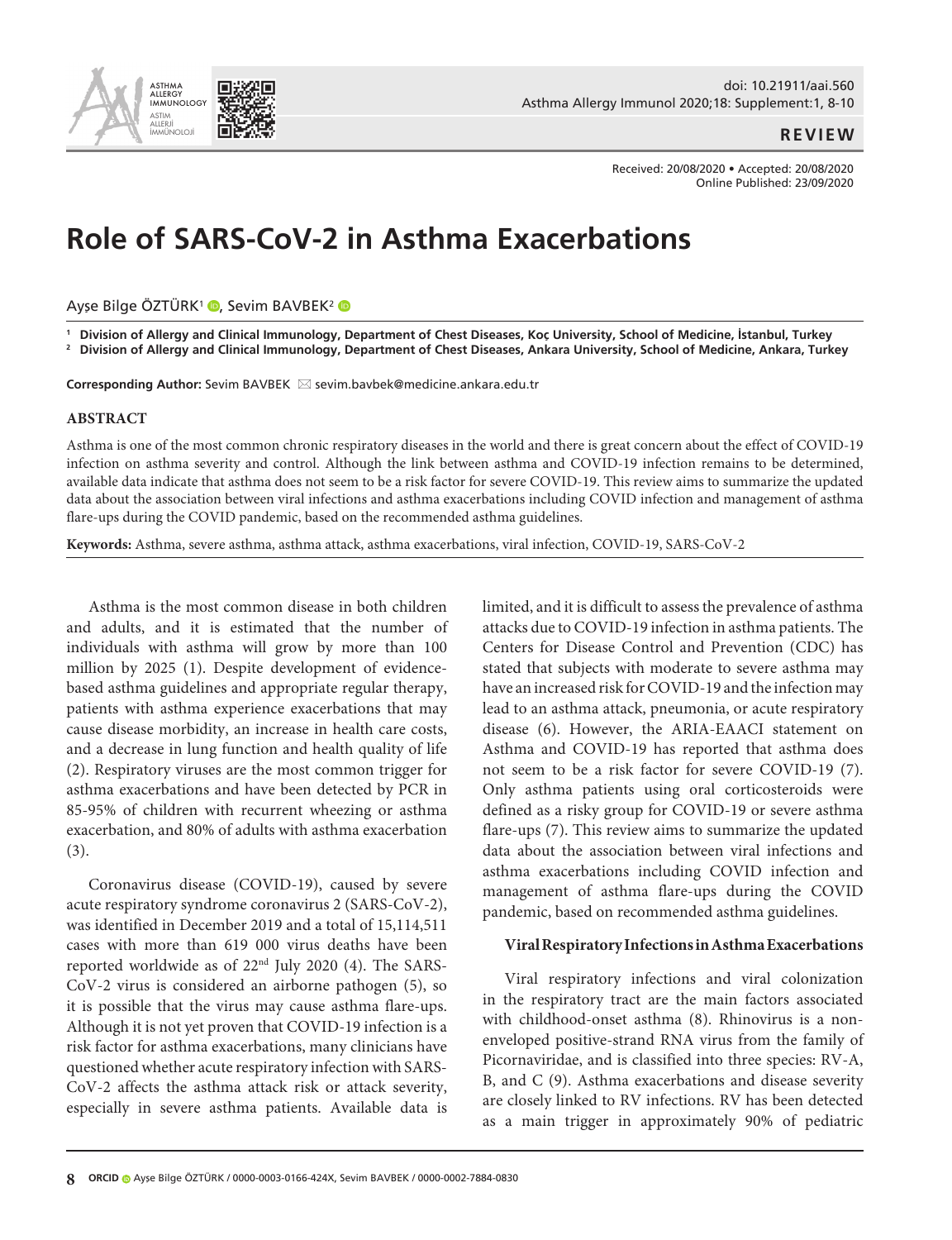patients having asthma flare-ups and has been shown to be related with asthma hospitalizations (10). RV subtypes A and C are detected most frequently in hospitalized and intensive care unit (ICU)-hospitalized asthma patients (9,10). RV infections are more common in older children (11). Respiratory syncytial virus (RSV) is a single-stranded enveloped RNA virus with 2 major antigenic groups, A and B, and is from the Paramyxoviridae family (12). RSVinduced bronchiolitis is associated with the development of asthma and RSV is a trigger of wheezing and asthma attacks in infants, young children, and adults (12). While RV is linked to the development of atopic asthma, RSV infection is a risk factor for the development of nonatopic asthma (13).

Asthma exacerbations have also been associated with infection with other respiratory viruses, including adenovirus, bocavirus, cytomegalovirus (CMV), enterovirus, herpes simplex virus (HSV), influenza virus, and coronavirus (14). The mean prevalence of adenovirus, bocavirus, coronavirus, CMV, enterovirus, HSV, influenza virus, metapneumovirus, parainfluenza virus, RV and RSV in adult and pediatric patients having acute asthma attacks was found to be 3.8%, 6.9%, 8.4%, 7.2%, 10.1%, 12.3%, 10.0%, 5.3%, 5.6%, 42.1% and 13.6%, respectively (14). Human bocavirus is a parvovirus and is associated with recurrent wheezing episodes (15). Bocavirus infections are common in young children at the age of 2 to 5 years (9). Although influenza virus infection is frequently seen during asthma attacks in adults, it can be detected in all age groups (9,15). The prevalence of influenza virus infection in patients admitted with an acute asthma attack is about %20 in children and 25% in adults (15). Influenza vaccine is recommended in asthma patients. However, the vaccine has been found not to be significant in reducing the number and the duration of exacerbations in asthma patients (16).

## **Coronaviruses and Asthma Exacerbations**

Coronaviruses are associated with a low rate of asthma exacerbations and can mainly cause upper airway infections (9). A novel coronavirus SARS-CoV-2, like the two other human coronaviruses of SARS-CoV and MERS-CoV, uses angiotensin converting enzyme-2 (ACE2) receptors to enter the human body (17, 18). ACE2 receptors are expressed in the kidneys, testis, brain, and lungs (17). High ACE2 expression has been identified particularly in type II alveolar cells of lungs (17). Therefore, SARS-CoV-2 can easily reach the lower airways by binding to ACE2

receptors in the bronchi cells and type II alveolar cells, and may aggravate asthma. However, the ARIA-EAACI statement has reported that asthma does not seem to be a risk factor for severe COVID-19 (7).

Asthma itself or the use of inhaled steroids seem to have a protective effect against SARS-CoV-2 infection. Peters et al. investigated the differences in ACE2 gene expression in the sputum cells of 330 asthma patients and 79 healthy controls (19). Gene expression of ACE2 was similar in asthmatic and healthy subjects. Interestingly, they showed that the use of inhaled corticosteroids was associated with a lower expression of ACE2 after adjustment for asthma severity (19). Sajuthi et al. used nasal airway transcriptome and network co-expression analysis to identify the cellular and transcriptional factors in COVID-19 infectivity by using a pediatric cohort including 695 subjects with asthma and healthy controls between the ages of 8 and 21 years (20). They also focused on ACE2 expression and found that IL-13 mediated T2 high inflammation had a major role in ACE2 downregulation (20). These study results suggest that SARS-CoV-2 may not cause severe COVID or asthma attacks due to the protective effect of reduced ACE receptors and inhaler steroid use in asthma patients. More clinical studies are warranted to understand the role of SARS-CoV-2 on the severity and the risk of asthma exacerbations.

# **Management of Asthma Attacks During the COVID-19 Pandemic**

GINA recommends continuing asthma medications, including inhaler corticosteroids and oral corticosteroids if prescribed, to prevent asthma attacks (21). Written asthma action plans are needed for all asthma patients to minimize face-to-face contact. Written asthma action plans will help patients to recognize and manage the asthma attacks by themselves. If the patients have symptoms and signs of an asthma exacerbation and it is clinically indicated, a short course of oral corticosteroids can be used (22, 23). Use of nebulizers and spirometry should be avoided in confirmed or suspected COVID patients (21). Aerosols are released from the fluid in the nebulizer chamber during expiration; SARS-CoV-2 is transmitted through droplets and the use of a nebulizer can increase the risk of infection by 0·9 times (24). Unlike other aerosolgenerating procedures, a nebulizer may have less infection risk, if it is not contaminated (23). Therefore, the NICE guidelines recommend continuing the use of the patients' own nebulizer at their home (22). However, clinicians